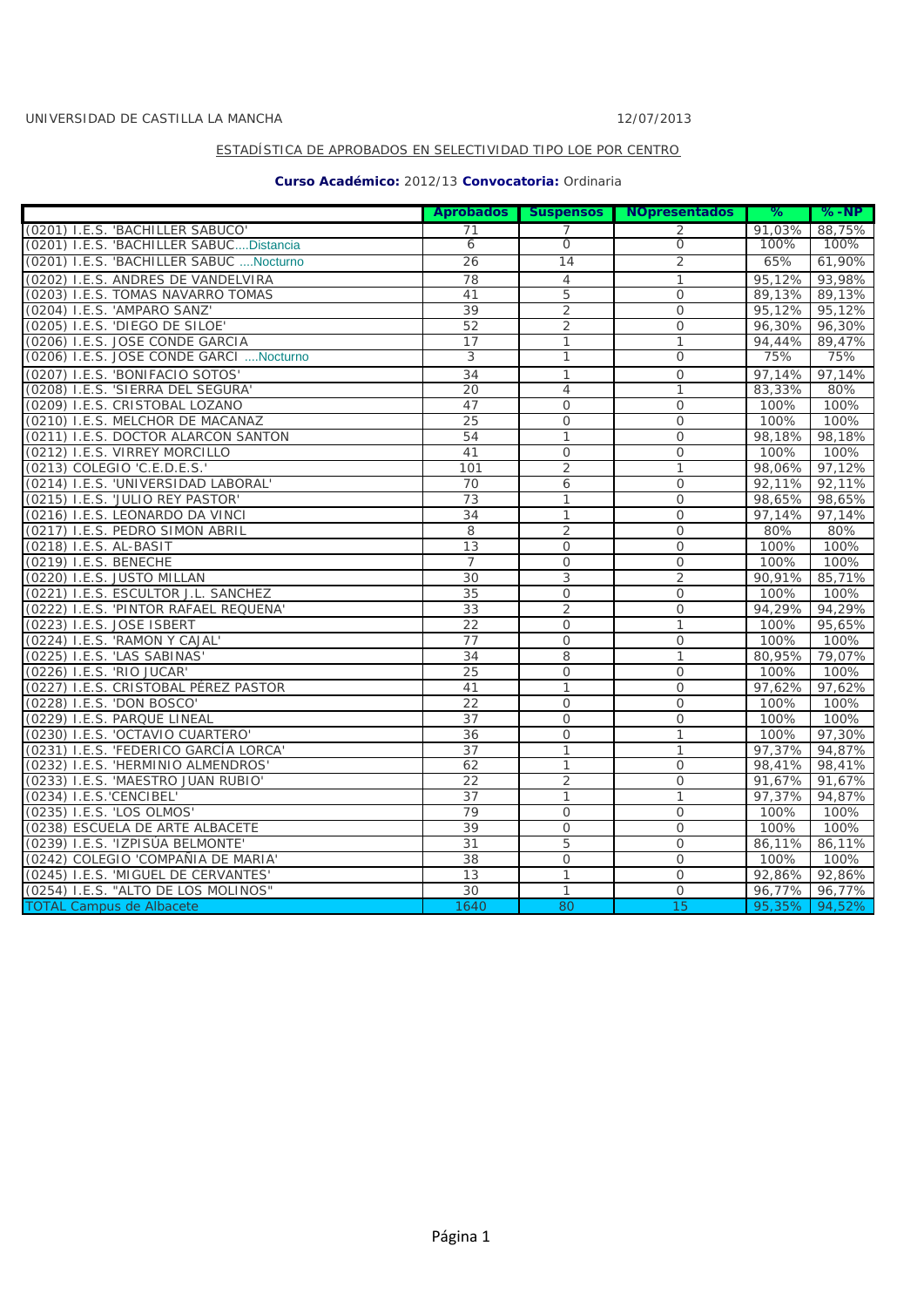|                                                                        | Aprobados      |                               | Suspensos NOpresentados       | ℅                | $% - NP$                |
|------------------------------------------------------------------------|----------------|-------------------------------|-------------------------------|------------------|-------------------------|
| (1301) I.E.S. HERNAN PEREZ DEL PULGAR                                  | 30             | 1                             | 1                             | 96,77%           | 93,75%                  |
| (1302) I.E.S. MAESTRO JUAN DE AVILA                                    | 92             | 5                             | $\mathbf{1}$                  | 94,85%           | 93,88%                  |
| (1302) I.E.S. MAESTRO JUAN DE  Distancia                               | 4              | 2                             | $\circ$                       | 66,67%           | 66,67%                  |
| (1303) I.E.S. SANTA MARIA DE ALARCOS                                   | 96             | 6                             | $\overline{O}$                | 94,12%           | 94,12%                  |
| (1303) I.E.S. SANTA MARIA DE A  Nocturno                               | 8              | 1                             | $\circ$                       | 88,89%           | 88,89%                  |
| (1304) I.E.S. MIGUEL DE CERVANTES SAAVEDRA                             | 105            | 6                             | $\overline{O}$                | 94,59%           | 94,59%                  |
| (1304) I.E.S. MIGUEL DE CERVAN  Nocturno                               | 10             | 3                             | $\overline{O}$                | 76,92%           | 76,92%                  |
| (1305) I.E.S. PABLO RUIZ PICASSO                                       | 30             | $\overline{2}$                | $\mathbf 0$                   | 93,75%           | 93,75%                  |
| (1306) I.E.S. CLAVERO FERNANDEZ DE CORDOBA                             | 17             | 3                             | $\overline{O}$                | 85%              | 85%                     |
|                                                                        |                |                               |                               |                  |                         |
| (1307) I.E.S. SAN JUAN BAUTISTA DE LA CONCEPCION                       | 22             | $\mathbf{1}$                  | 0                             | 95,65%           | 95,65%                  |
| (1308) I.E.S. EDUARDO VALENCIA                                         | 22             | $\mathcal{O}$                 | $\overline{O}$                | 100%             | 100%                    |
| (1309) I.E.S. ISABEL PERILLAN Y QUIROS                                 | 37             | $\mathcal{O}$                 | $\overline{O}$                | 100%             | 100%                    |
| (1310) I.E.S. 'OJOS DEL GUADIANA'                                      | 32             | $\circ$<br>3                  | $\circ$<br>$\mathcal{O}$      | 100%             | 100%                    |
| (1311) I.E.S. 'PEDRO ALVAREZ SOTOMAYOR'<br>(1312) I.E.S. DAMASO ALONSO | 61<br>12       | $\overline{2}$                | $\overline{O}$                | 95,31%<br>85,71% | 95,31%<br>85,71%        |
| (1313) I.E.S. FRAY ANDRES                                              | 51             | $\overline{2}$                | $\overline{O}$                | 96,23%           | 96,23%                  |
| (1313) I.E.S. FRAY ANDRES  Nocturno                                    | 9              | 1                             | $\overline{O}$                | 90%              | 90%                     |
| (1314) I.E.S. FERNANDO DE MENA                                         | 32             | $\mathbf 0$                   | $\mathbf 0$                   | 100%             | 100%                    |
| (1315) I.E.S. MODESTO NAVARRO                                          | 36             | $\overline{2}$                | $\overline{O}$                | 94.74%           | 94,74%                  |
| (1316) I.E.S. MIXTO 'ELADIO CABAÑERO'                                  | 54             | $\circ$                       | $\circ$                       | 100%             | 100%                    |
| (1317) I.E.S. BERNARDO DE BALBUENA                                     | 75             | $\overline{2}$                | $\overline{O}$                | 97,40%           | 97,40%                  |
| (1317) I.E.S. BERNARDO DE BALB  Nocturno                               | 5              | 1                             | $\overline{0}$                | 83,33%           | 83,33%                  |
| (1318) I.E.S. FRANCISCO DE QUEVEDO                                     | 29             | $\overline{2}$                | $\overline{O}$                | 93,55%           | 93,55%                  |
| (1319) COLEGIO 'NUESTRA SEÑORA DEL PRADO'                              | 69             | $\sqrt{2}$                    | $\mathbf 0$                   | 97,18%           | 97,18%                  |
| (1320) COLEGIO SAN JOSE                                                | 50             | $\mathbf{1}$                  | $\overline{O}$                | 98.04%           | 98,04%                  |
|                                                                        |                |                               |                               |                  |                         |
| (1321) CENTRO EDUCATIVO INMACULADA ENPETROL                            | 17             | 1                             | 0                             | 94,44%           | 94,44%                  |
| (1322) COLEGIO SANTO TOMAS                                             | 21             | $\Omega$                      | $\overline{O}$                | 100%             | 100%                    |
| (1323) I.E.S. MARIA ZAMBRANO                                           | 45             | 3                             | $\mathbf{1}$                  | 93,75%           | 91,84%                  |
| (1324) I.E.S. 'ATENEA'<br>(1325) I.E.S. C. JUAN DE TAVORA              | 27<br>19       | $\mathbf{1}$<br>$\mathcal{O}$ | $\mathbf 0$<br>$\overline{O}$ | 96,43%<br>100%   | 96,43%<br>100%          |
| (1326) I.E.S. HERMOGENES RODRIGUEZ                                     | 36             | $\overline{2}$                | $\overline{O}$                | 94,74%           | 94,74%                  |
| (1327) I.E.S. ESTADOS DEL DUQUE                                        | 28             | 3                             | $\circ$                       | 90,32%           | 90,32%                  |
| (1328) I.E.S. FRANCISCO NIEVA                                          | 28             | $\mathbf{O}$                  | $\mathcal{O}$                 | 100%             | 100%                    |
| (1329) I.E.S. BERENGUELA DE CASTILLA                                   | 31             | $\mathcal{O}$                 | $\mathbf{1}$                  | 100%             | 96,88%                  |
| (1330) ESCUELA DE ARTES 'PEDRO ALMODOVAR'                              | 15             | 6                             | $\circ$                       | 71,43%           | 71,43%                  |
| (1331) I.E.S.'ISABEL MARTINEZ BUENDIA'                                 | 26             | $\mathbf{1}$                  | $\overline{O}$                | 96,30%           | 96,30%                  |
| (1332) I.E.S. JUAN BOSCO                                               | 26             | $\mathcal{O}$                 | $\mathbf 0$                   | 100%             | 100%                    |
| (1335) ESCUELA DE ARTES ANTONIO LOPEZ                                  | $\overline{7}$ | $\mathbf{1}$                  | 1                             | 87,50%           | 77,78%                  |
| (1336) I.E.S. TORREON DEL ALCAZAR                                      | 44             | 2                             | $\mathcal{O}$                 | 95,65%           | 95,65%                  |
| (1337) I.E.S. LOS BATANES                                              | $\overline{7}$ | $\mathcal{O}$                 | $\overline{O}$                | 100%             | 100%                    |
| (1338) I.E.S. 'GREGORIO PRIETO'                                        | 28             | 2                             | 0                             |                  | 93,33% 93,33%           |
| (1339) I.E.S. 'CAMPO DE CALATRAVA'<br>(1340) I.E.S. 'GUADIANA'         | 53<br>56       | 3<br>3                        | $\mathcal{O}$<br>$\circ$      | 94,92%           | 94,64% 94,64%<br>94,92% |
| (1341) I.E.S. 'GALILEO GALILEI'                                        | 48             | 3                             | $\circ$                       | 94,12%           | 94,12%                  |
| (1342) I.E.S. 'AIREN'                                                  | 56             | $\sqrt{2}$                    | 0                             | 96,55%           | 96,55%                  |
| (1343) I.E.S. 'MAESTRE DE CALATRAVA'                                   | 13             | $\overline{4}$                | $\mathbf 0$                   | 76,47%           | 76,47%                  |
| (1344) I.E.S. 'LEONARDO DA VINCI'                                      | $\overline{2}$ | $\circ$                       | $\circ$                       | 100%             | 100%                    |
| (1345) I.E.S. 'FRANCISCO GARCIA PAVON'                                 | 9              | $\mathbf 0$                   | 0                             | 100%             | 100%                    |
| (1347) COLEGIO SALESIANO 'SAN JUAN BOSCO'                              | 30             | $\mathbf{1}$                  | $\mathcal{O}$                 | 96.77%           | 96,77%                  |
| (1348) I.E.S. 'ANTONIO CALVIN'                                         | 23             | $\overline{2}$                | $\circ$                       | 92%              | 92%                     |
| (1349) I.E.S. 'JUAN D'OPAZO'                                           | 27             | 4                             | $\mathbf 0$                   | 87,10%           | 87,10%                  |
| (1350) I.E.S. 'MAXIMO LAGUNA'                                          | 46             | 3                             | $\mathcal{O}$                 | 93,88%           | 93,88%                  |
| (1351) I.E.S. 'RAMON GIRALDO'                                          | 30             | 0                             | $\circ$                       | 100%             | 100%                    |
| (1352) I.E.S. 'MERCURIO'                                               | $\overline{7}$ | $\overline{2}$                | $\mathbf 0$                   | 77,78%           | 77,78%                  |
| (1353) I.E.S. 'RIBERA DEL BULLAQUE'                                    | 11             | $\mathbf{1}$                  | 0                             | 91,67%           | 91,67%                  |
| (1354) I.E.S. 'AZUER'<br>(1355) COLEGIO SALESIANO 'HERMANO GÁRATE'     | 35<br>58       | 0<br>3                        | $\mathcal{O}$<br>0            | 100%<br>95,08%   | 100%<br>95,08%          |
| (1356) I.E.S. 'MARMARIA'                                               | 26             | $\overline{2}$                | 0                             | 92,86%           | 92,86%                  |
| (1357) I.E.S. 'VICENTE CANO'                                           | 27             | $\mathbf{1}$                  | $\mathcal{O}$                 | 96,43%           | 96,43%                  |
|                                                                        |                |                               |                               |                  |                         |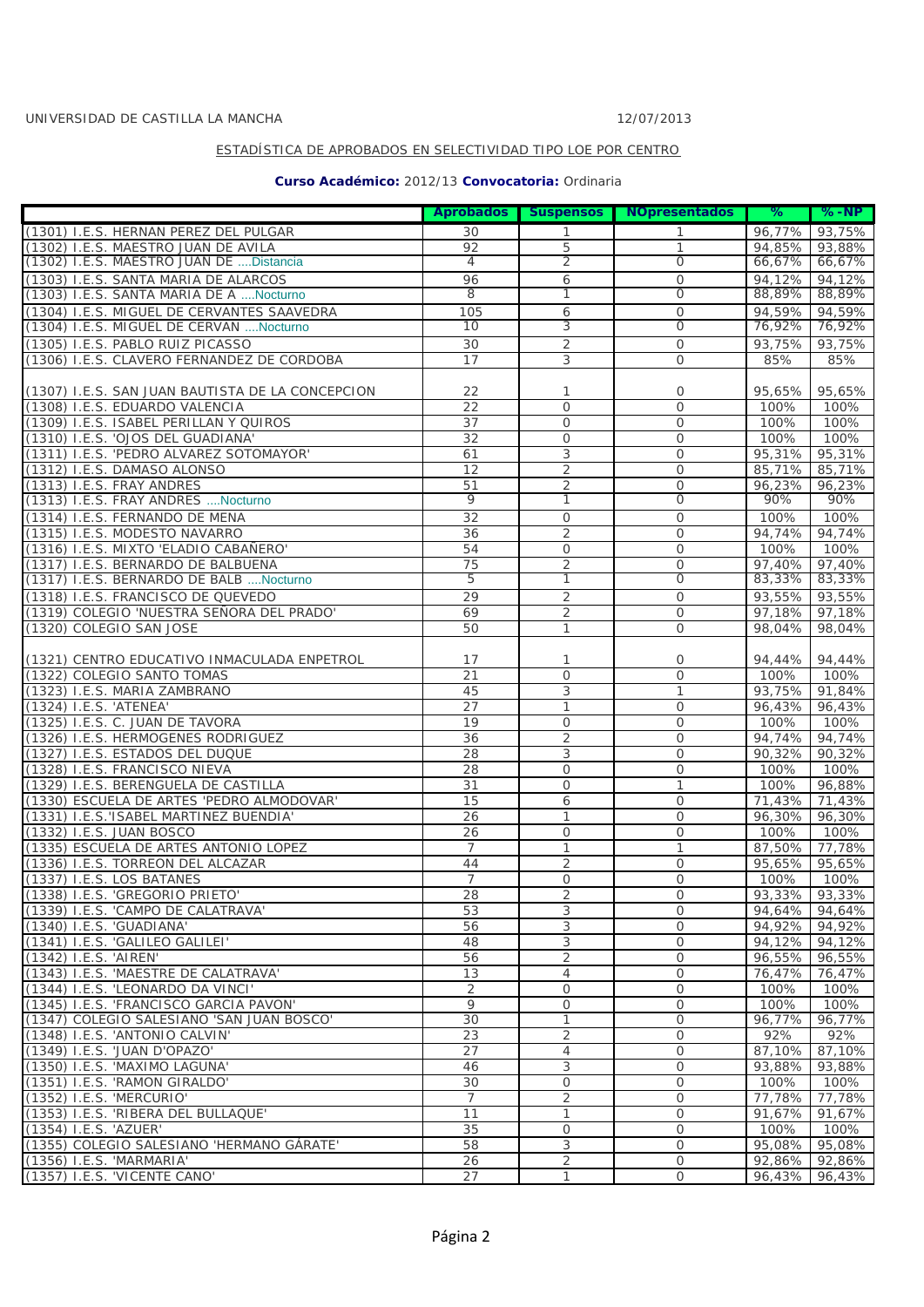|                                    |      |     | Aprobados Suspensos NOpresentados | ℅      | $% - NP$ |
|------------------------------------|------|-----|-----------------------------------|--------|----------|
| (1358) I.E.S. ALTO GUADIANA        |      |     |                                   | 100%   | 100%     |
| (1359) I.E.S. 'ALONSO QUIJANO'     |      |     |                                   | 93,33% | 93,33%   |
| (1360) I.E.S. 'MONICO SANCHEZ'     |      |     |                                   | 100%   | 100%     |
| (1362) I.E.S. PEÑALBA              | 23   |     |                                   | 100%   | 100%     |
| (1367) I.E.S.'CLARA CAMPOAMOR'     | つつ   |     |                                   | 96.97% | 96.97%   |
| <b>TOTAL Campus de Ciudad Real</b> | 2064 | 106 |                                   | 95.12% | 94.90%   |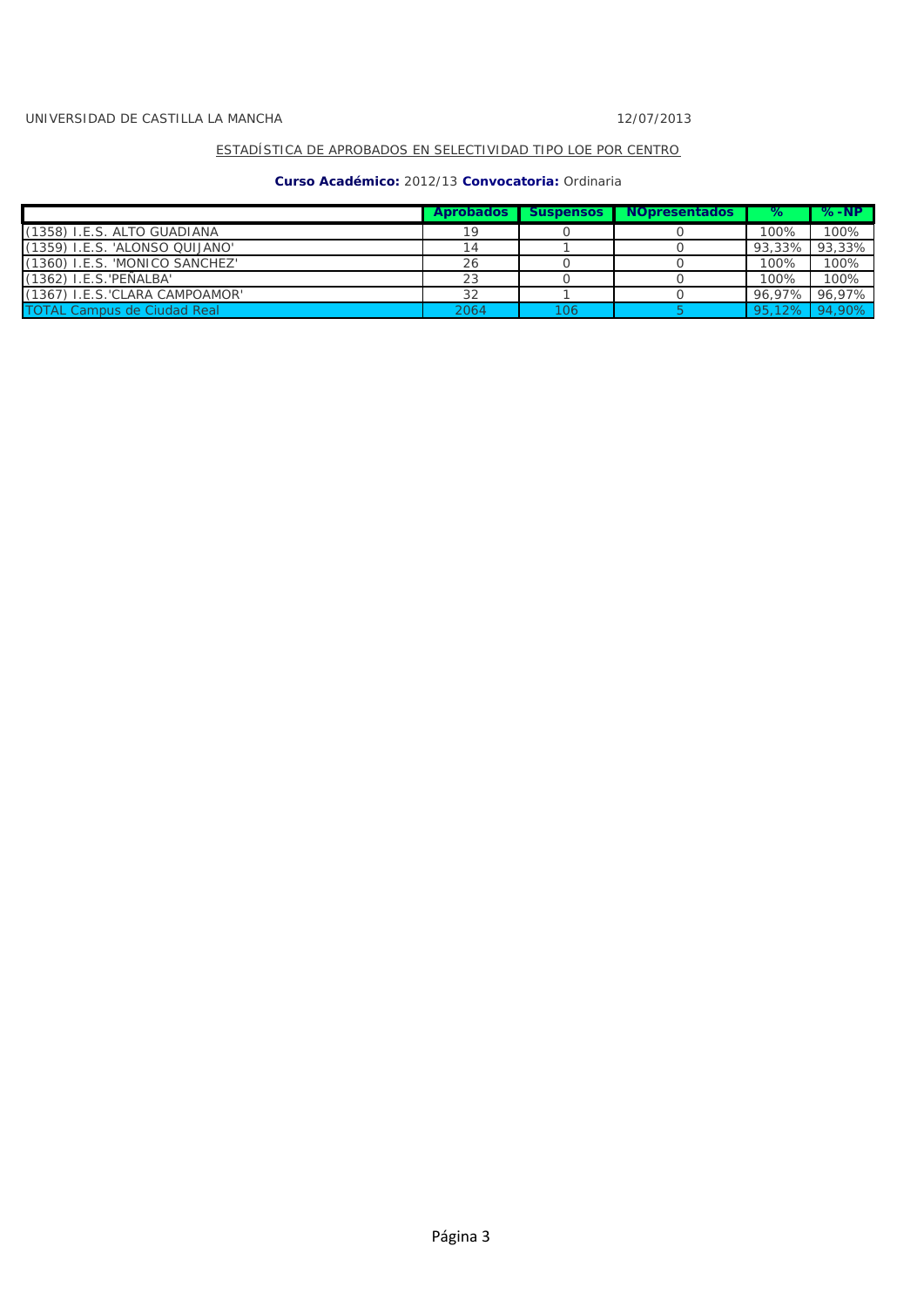|                                                   | <b>Aprobados</b> |                | Suspensos   NOpresentados | ℅      | $% - NP$      |
|---------------------------------------------------|------------------|----------------|---------------------------|--------|---------------|
| (1601) I.E.S. ALFONSO VIII                        | 45               |                | $\Omega$                  | 97,83% | 97,83%        |
| (1601) I.E.S. ALFONSO VIIIDistancia               | 4                | $\Omega$       | $\Omega$                  | 100%   | 100%          |
| (1602) I.E.S. FERNANDO ZOBEL                      | 29               | $\circ$        | $\circ$                   | 100%   | 100%          |
| (1602) I.E.S. FERNANDO ZOBEL  Nocturno            | $\overline{2}$   | $\mathbf{1}$   | $\Omega$                  | 66,67% | 66,67%        |
| (1603) I.E.S. LORENZO HERVAS Y PANDURO            | 51               | $\overline{2}$ | $\mathcal{O}$             | 96,23% | 96,23%        |
| (1604) I.E.S. 'JULIAN ZARCO'                      | 25               |                | $\Omega$                  | 96,15% | 96,15%        |
| (1605) I.E.S. 'JORGE MANRIQUE'                    | 34               | 6              | $\Omega$                  | 85%    | 85%           |
| (1606) I.E.S. 'DIEGO TORRENTE PEREZ'              | 39               | $\overline{O}$ |                           | 100%   | 97,50%        |
| (1607) I.E.S. 'HONTANILLA'                        | 80               | 3              | $\Omega$                  | 96,39% | 96,39%        |
| (1608) I.E.S. SERRANIA BAJA                       | 20               | $\overline{O}$ | $\Omega$                  | 100%   | 100%          |
| (1609) COLEGIO SAGRADA FAMILIA                    | 56               | 4              | $\Omega$                  | 93,33% | 93,33%        |
| (1611) I.E.S. SANTIAGO GRISOLIA                   | 41               | $\overline{1}$ | $\Omega$                  | 97,62% | 97,62%        |
| (1612) I.E.S. FRAY LUIS DE LEÓN                   | 41               | 6              |                           | 87,23% | 85,42%        |
| (1613) I.E.S. FERNANDO DE LOS RIOS                | 38               | 6              | $\Omega$                  | 86,36% | 86,36%        |
| (1614) I.E.S. SAN JOSE                            | 27               | $\overline{2}$ | $\Omega$                  | 93,10% | 93,10%        |
| (1615) I.E.S. 'SAN JUAN DEL CASTILLO'             | 12               |                | $\Omega$                  | 92,31% | 92,31%        |
| (1616) I.E.S. DUQUE DE ALARCON                    | 14               | $\overline{0}$ | $\mathcal{O}$             | 100%   | 100%          |
| (1617) I.E.S. 'LOS SAUCES'                        | 16               | 1              | $\Omega$                  | 94,12% | 94,12%        |
| (1619) I.E.S. 'PEDRO MERCEDES'                    | 48               | $\Omega$       | $\Omega$                  | 100%   | 100%          |
| (1620) I.E.S. 'CAÑADA DE LA ENCINA'               | 46               | 0              | $\Omega$                  | 100%   | 100%          |
| (1621) I.E.S. 'ORDEN DE SANTIAGO'                 | 29               | 1              | $\Omega$                  | 96,67% | 96,67%        |
| (1624) I.E.S. DIEGO JESUS JIMENEZ                 | 4                | $\overline{2}$ | $\Omega$                  | 66,67% | 66,67%        |
|                                                   |                  |                |                           |        |               |
| (1630) ESCUELA DE ARTES 'JOSE MARIA CRUZ NOVILLO' | 17               | $\circ$        | 0                         | 100%   | 100%          |
| <b>TOTAL Campus de Cuenca</b>                     | 718              | 38             | $\overline{2}$            |        | 94,97% 94,72% |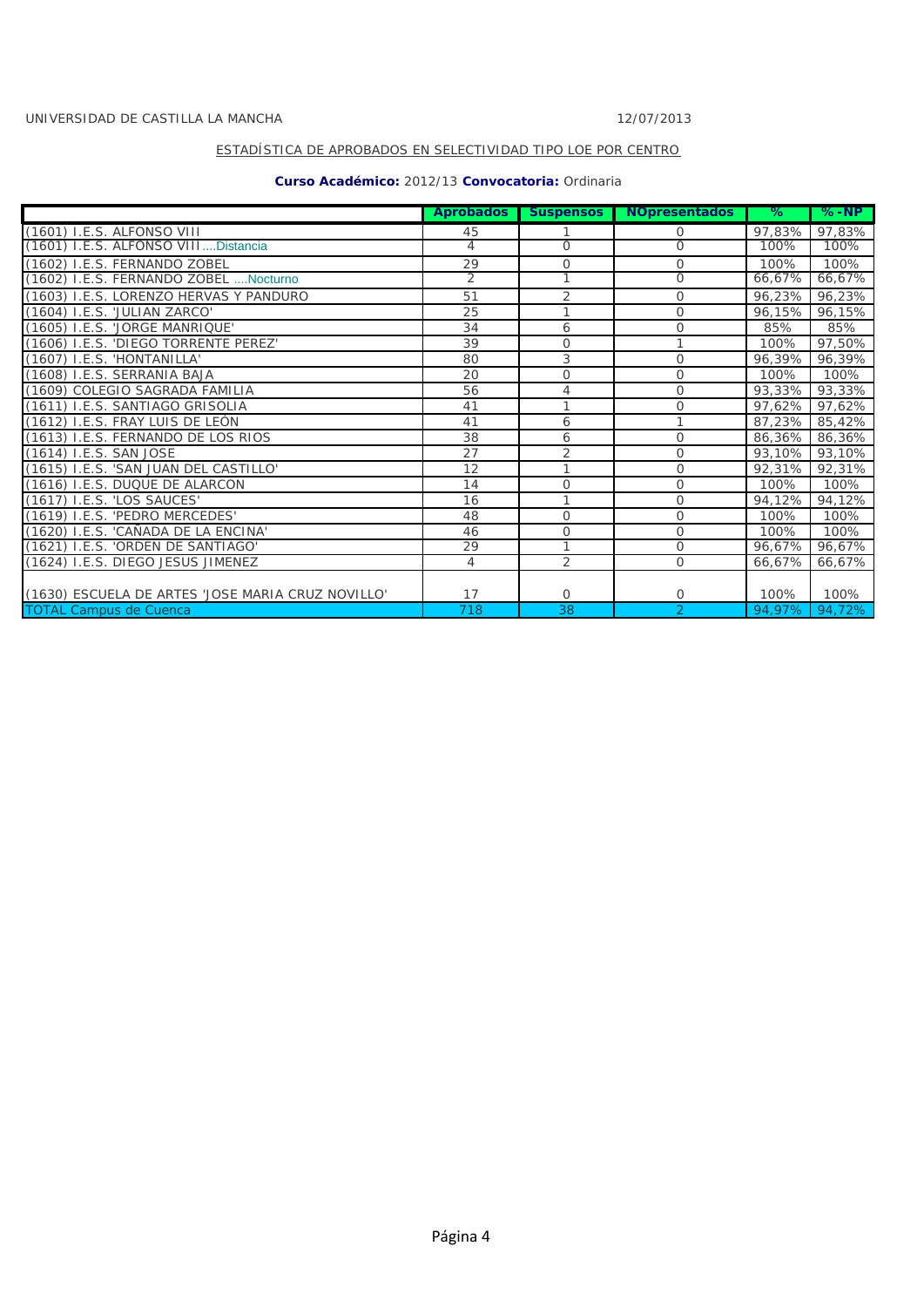### Aprobados Suspensos NOpresentados % %-NP (4501) I.E.S. ALFONSO X EL SABIO 39 0 0 100% 100% (4501) I.E.S. ALFONSO X EL SAB....Distancia 11 1 1 1 0 91,67% 91,67% 91,67% (4502) I.E.S. EL GRECO 60 10 2 85,71% 83,33% (4502) I.E.S. EL GRECO ....Nocturno 11 1 0 91,67% 91,67% (4503) I.E.S. SEFARAD 33 4 0 89,19% 89,19% (4504) I.E.S. UNIVERSIDAD LABORAL 44 0 0 100% 100% (4505) I.B. JUAN DE PADILLA (4505) 1.B. JUAN DE PADILLA (4506) I.E.S. VALDEHIERRO 41 0 0 100% 100% (4507) I.E.S. 'PEÑAS NEGRAS' 24 0 0 100% 100% (4508) I.E.S. ALONSO DE ERCILLA 24 0 0 100% 100% (4509) I.E.S. INFANTE DON FADRIQUE 75 75 3 0 96,15% 96,15% 96,15% (4510) I.E.S. GABRIEL ALONSO DE HERRERA 97 5 1 95,10% 94,17% (4511) I.E.S. PADRE JUAN DE MARIANA 102 3 1 97,14% 96,23%<br>(4511) I.E.S. PADRE JUAN DE MA ... Nocturno 6 3 0 66.67% 66.67% (4511) I.E.S. PADRE JUAN DE MA ....Nocturno 66 (4512) I.E.S. ALONSO DE COVARRUBIAS (44 f) 6 0 88% 88% (4513) I.E.S. MIXTO 'GARCILASO DE LA VEGA' 20 2 0 90,91% 90,91% (4514) COLEGIO MAYOL **2 2 0 94.29% 94.29% 94.29%** (4515) COLEGIO NUESTRA SEÑORA DE LOS INFANTES 147 2 1 98,66% 98% (4517) COLEGIO SANTA MARIA 20 0 0 100% 100% 100% (4518) SEMINARIO MENOR STO TOMAS DE VILLANUEVA 12 0 0 100% 100% (4520) COLEGIO CERVANTES 10 10 2 0 83,33% 83,33% (4521) I.E.S.DE LOS NAVALMORALES 19 0 0 100% 100% (4522) I.E.S. LA SISLA 58 0 0 100% 100% (4523) I.E.S. PUERTA DE CUARTOS ó N°3 65 65 3 0 95,59% 95,59% 95,59% (4524) I.E.S. CARLOS III 111 4 0 96,52% 96,52% (4525) ESCUELA DE ARTE 17 17 6 1 73,91% 70,83% (4526) ESC. ARTES APLICADAS Y OFICIOS ARTISTICOS 15 5 0 75% 75% (4527) COLEGIO 'SAGRADOS CORAZONES' 51 0 0 100% 100% (4528) COLEGIO 'COMPAÑIA DE MARIA'  $\overline{1}$  47 1 1 0 (4529) COLEGIO VIRGEN DE LA ENCINA 19 19 0 0 100% 100% 100% (4530) I.E.S. ALDEBARÁN 58 58 3 0 95,08% 95,08% 95,08% (4531) I.E.S. JULIO VERNE 28 1 0 96,55% 96,55% (4532) I.E.S. GUADALERZAS 23 0 0 100% 100% (4533) I.E.S. 'CONSABURUM' 41 0 0 100% 100% 100% (4534) I.E.S. RIBERA DEL TAJO 19 0 18 0 100% 100% 100% 100% (4535) I.E.S. 'JUAN ANTONIO CASTRO' 30 1 0 96,77% 96,77% (4536) I.E.S. 'ALONSO DE OROZCO' 16 16 16 1 0 94,12% 94,12% (4537) I.E.S. 'SAN ISIDRO' 20 1 0 95,24% 95,24% (4538) I.E.S. 'MIGUEL HERNANDEZ' 31 3 0 91,18% 91,18% (4539) I.E.S. 'LA BESANA' 33 1 0 97,06% 97,06% (4540) I.E.S. 'ALONSO QUIJANO' 39 2 0 95,12% 95,12% (4541) COLEGIO 'VIRGEN DEL CARMEN' 46 4 0 92% 92% (4542) I.E.S. 'ENRIQUE DE ARFE 26 26 1 0 96,30% 96,30% 96,30% (4543) I.E.S. 'JUANELO TURRIANO' 23 0 0 100% 100% (4544) I.E.S. 'AZARQUIEL' 59 1 0 98,33% 98,33% (4545) I.E.S. 'MONTES DE TOLEDO' 53 1 1 1 98,15% (4546) I.E.S. 'CONDESTABLE ALVARO DE LUNA' 33 2 0 94,29% 94,29% (4547) I.E.S. 'JUAN DE LUCENA' 33 1 1 97,06% 94,29% (4548) I.E.S. 'LAZARILLO DE TORMES' 13 0 0 100% 100% (4549) I.E.S. CASTILLO DEL AGUILA 24 3 0 88,89% 88,89% (4550) COLEGIO 'SANTA MARÍA DEL PRADO' 37 1 0 97,37% 97,37% (4551) COLEGIO SANTÍSIMO CRISTO DE LA SANGRE 29 5 0 85,29% 85,29% (4552) I.E.S. 'JUAN DE PADILLA' 21 1 0 95,45% 95,45% (4553) I.E.S. 'CAÑADA REAL' 33 1 0 97,06% 97,06% (4554) I.E.S. 'CARPETANIA' 18 1 1 94,74% 90% (4556) I.E.S. 'LA CAÑUELA' 17 1 0 94,44% 94,44% (4557) I.E.S. 'ALDONZA LORENZO' 27 1 0 96,43% 96,43% (4558) I.E.S. 'ARENALES DEL TAJO' 16 0 0 100% 100%